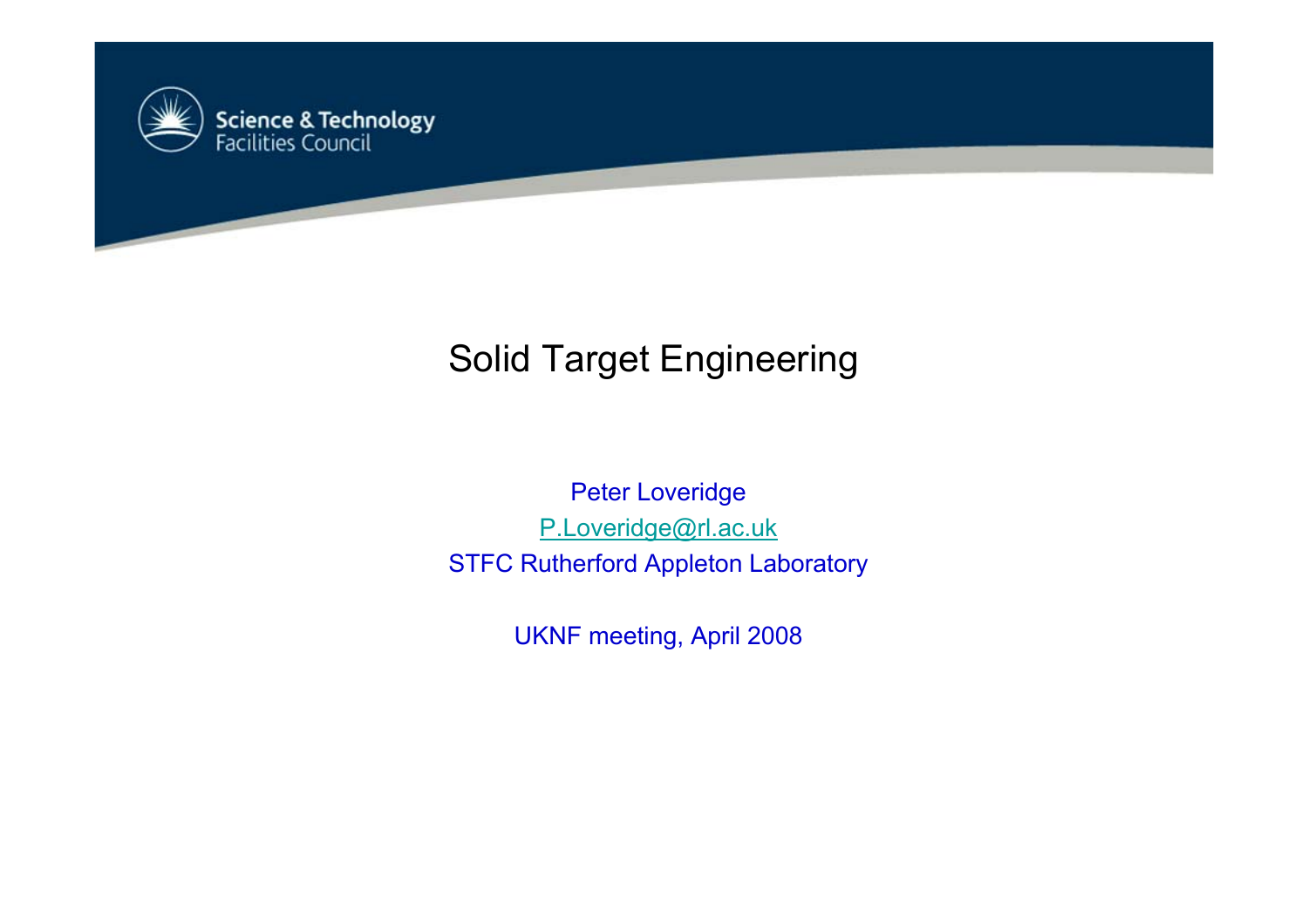# **Background**

- • Solid target solution being pursued as an alternative to the liquid-mercury baseline
- •"Bicycle Chain" system proposed by Roger **Bennett** 
	- – Many individual solid tungsten target rods interact sequentially with each beam pulse
	- – System operates in phase (at 50 Hz) with incoming beam pulses
	- – Targets supported and driven by transmission chain
	- –Target cooling occurs during recirculation
	- –Target spacing = 100 mm
	- –Chain Speed = 5 m/s
- •"study-2" solenoid magnet geometry not compatible with solid target conveyor system
	- – Alternative magnet layout proposed by Roger Bennett and developed by Jim Rochford



*Solid Target Schematic Diagram [RJB]*



*Compatible Solenoid Magnets [RJB, JHR]*



Peter Loveridge, UKNF meeting, April 2008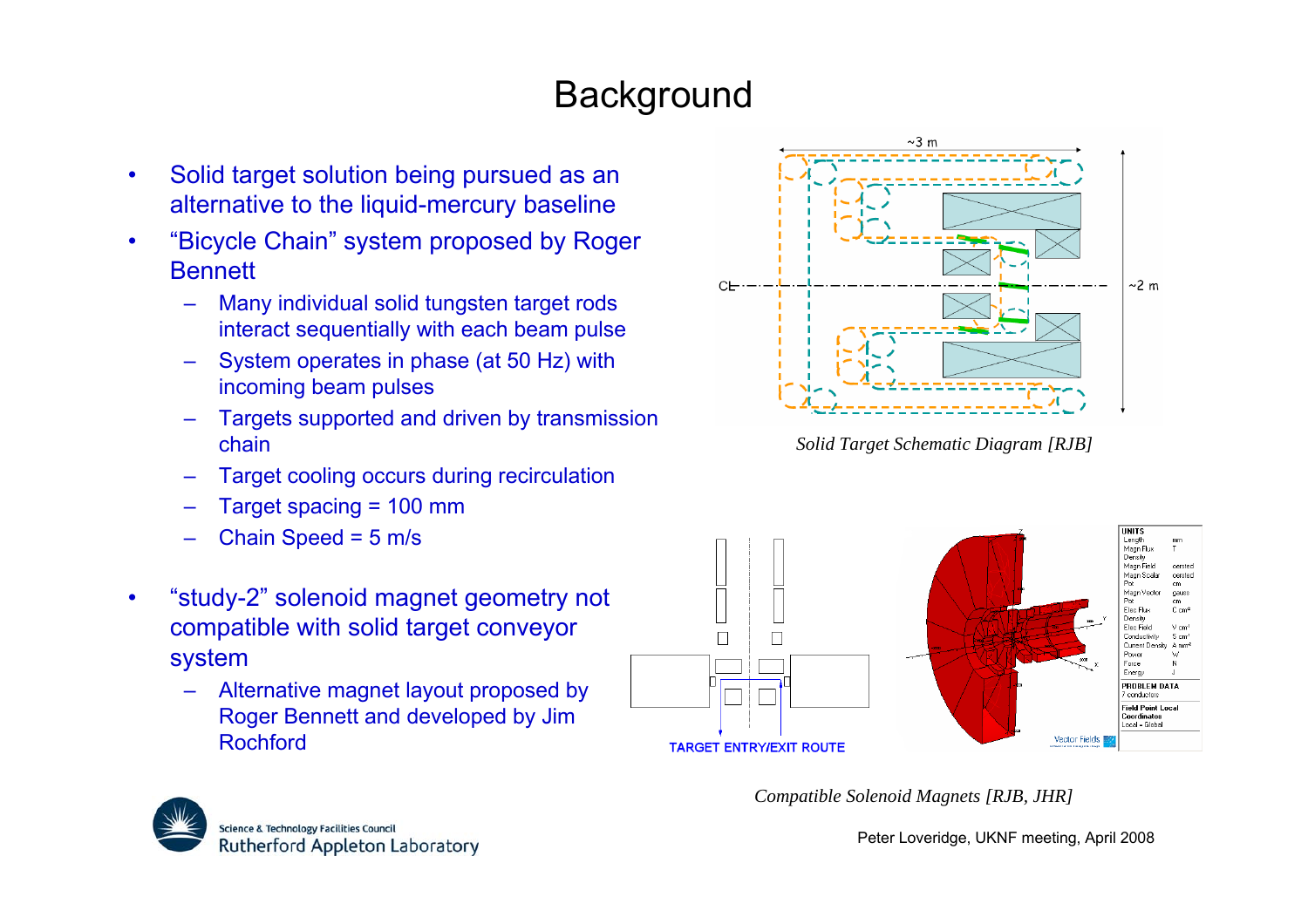### Some Engineering Issues

- •**Cooling** 
	- ~1 MW average power dissipated in target
	- How to cool the targets?
	- –What is the required operating temperature?
- •• High temperature strength of target materials
	- –Being addressed by thin wire shock studies at R AL
- • High Radiation Environment
	- Material damage issues
- • Lubrication and Wear
	- –Temperature and radiation constraints infer that we cannot follow normal design rules
- •**Reliability** 
	- Minimum operating lifetime of several months under continuous operation
	- –No service or repair
- • Cost
	- –Closely linked to overall target station dimensions

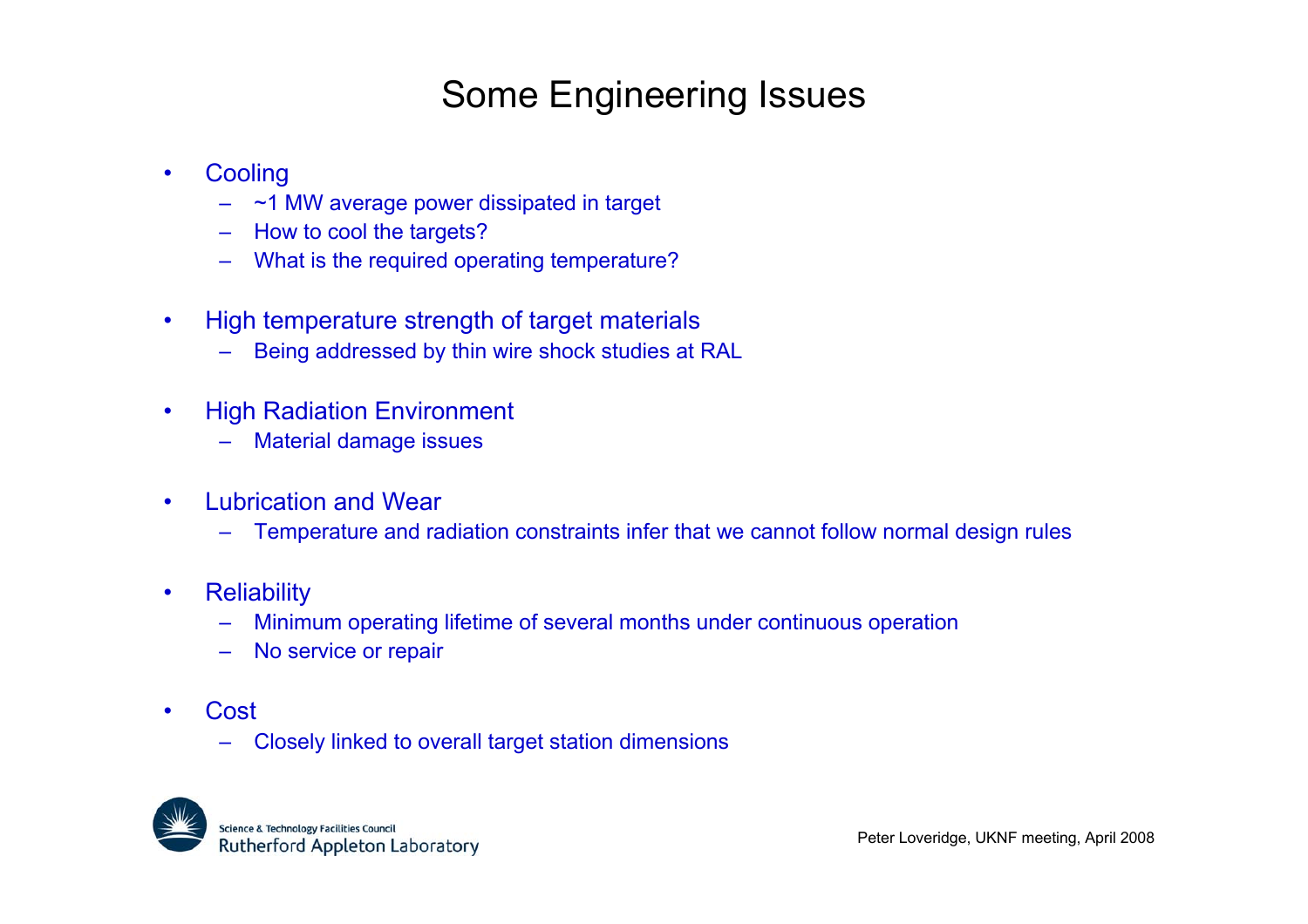# Target Cooling

- • Beam Parameters:
	- –Average proton beam power = 4 MW
	- –Proton kinetic energy = 10 ± 5 GeV
	- Pulse repetition frequency = 50 Hz
- • Target Heating:
	- – Average power (heating) dissipated in  $target = 1$  MW
	- Energy deposited in each target bar = 20 kJ
	- Temperature rise per beam hit = 124 K
- • Cooling Options Considered:
	- –Radiation cooling
	- –Forced convection water cooling

#### Assume:

- 1 MW (mean) power dissipated in the target
- Beam pulsed at 50 Hz  $\bullet$
- Each consecutive target bar interacts with a  $\bullet$ single beam pulse

Energy deposited in each target bar:  $E = \frac{1 \times 10^6}{50} = 20 \text{ KJ}$ 

Temperature rise in a Tungsten Target Bar:

m = 1.21 kg  
\nC<sub>p</sub> = 133 J.kg<sup>-1</sup>.k<sup>-1</sup>  
\n
$$
\Delta T = \frac{E}{m.C_p} = \frac{20 \times 10^3}{1.21 \times 133} = 124 \text{ K}
$$

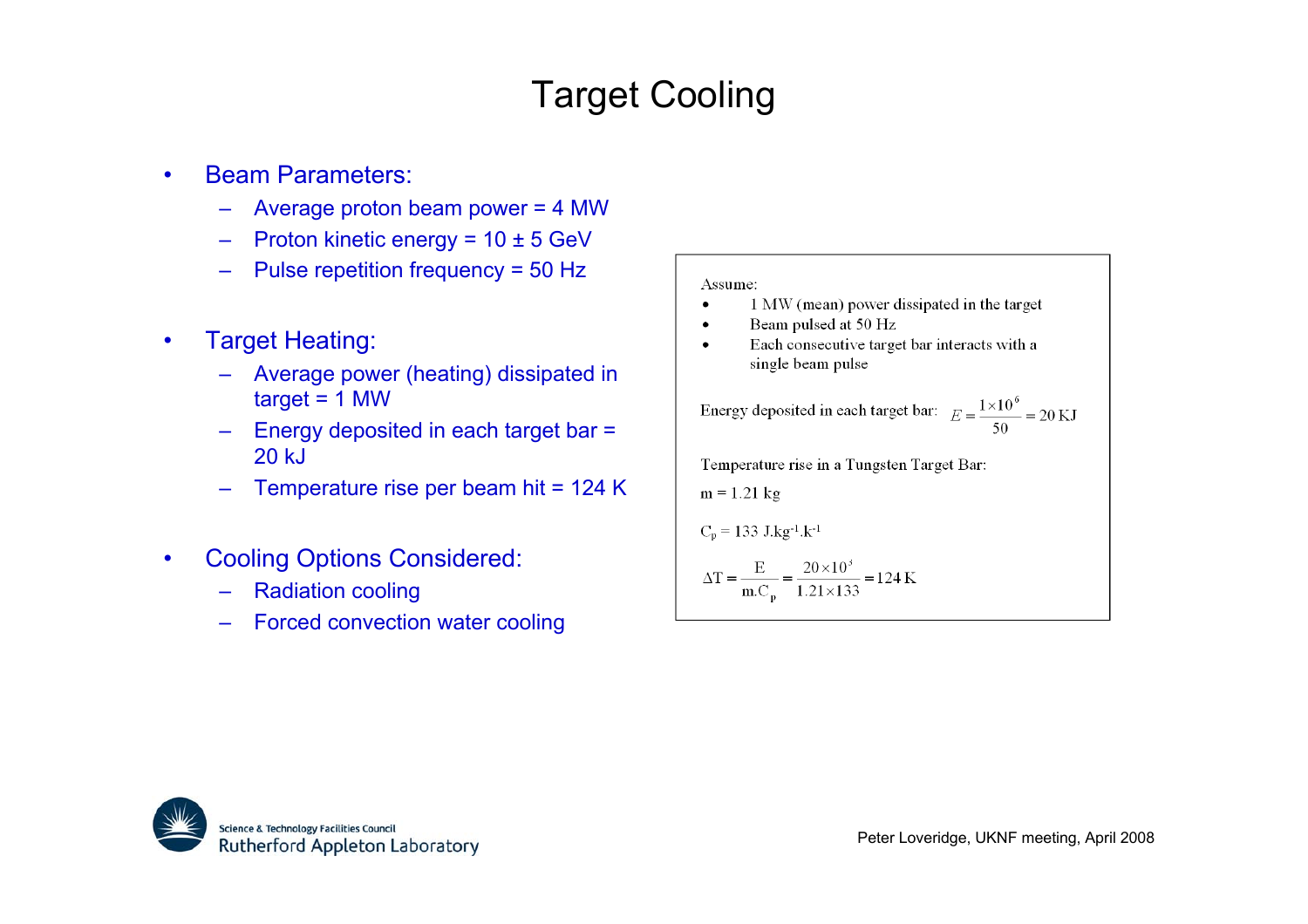# Radiation Cooling Option

- • Assumed method of cooling in shock study test programme at RAL
- •• Need both a very high temperature and a very long cooling time
	- –Tungsten upper use temperature  $~1700~^{\circ}$ C
	- –Cooling time to remove heat dissipated by a single beam pulse ~10 sec (right)
- • Chain Length:
	- –10 sec x 5 m/s = 50 m
- • Number of Targets:
	- 10 sec x 50 Hz = 500 targets (!)
- • Worth investigating surface treatments that could potentially enhance the Emissivity ( <sup>ε</sup>) of the target bar?



$$
Q = A\epsilon\sigma (T^4 - T_0^4)
$$

T = 2000 K, T0 = 323 K, σ = 5.670 e-8, Rod: Length = 0.2 m, Di ameter = 0.02 mTungsten: <sup>ρ</sup> = 19,300 kg/m3, Cp = 133 J/kg.K, <sup>ε</sup> = 0.2

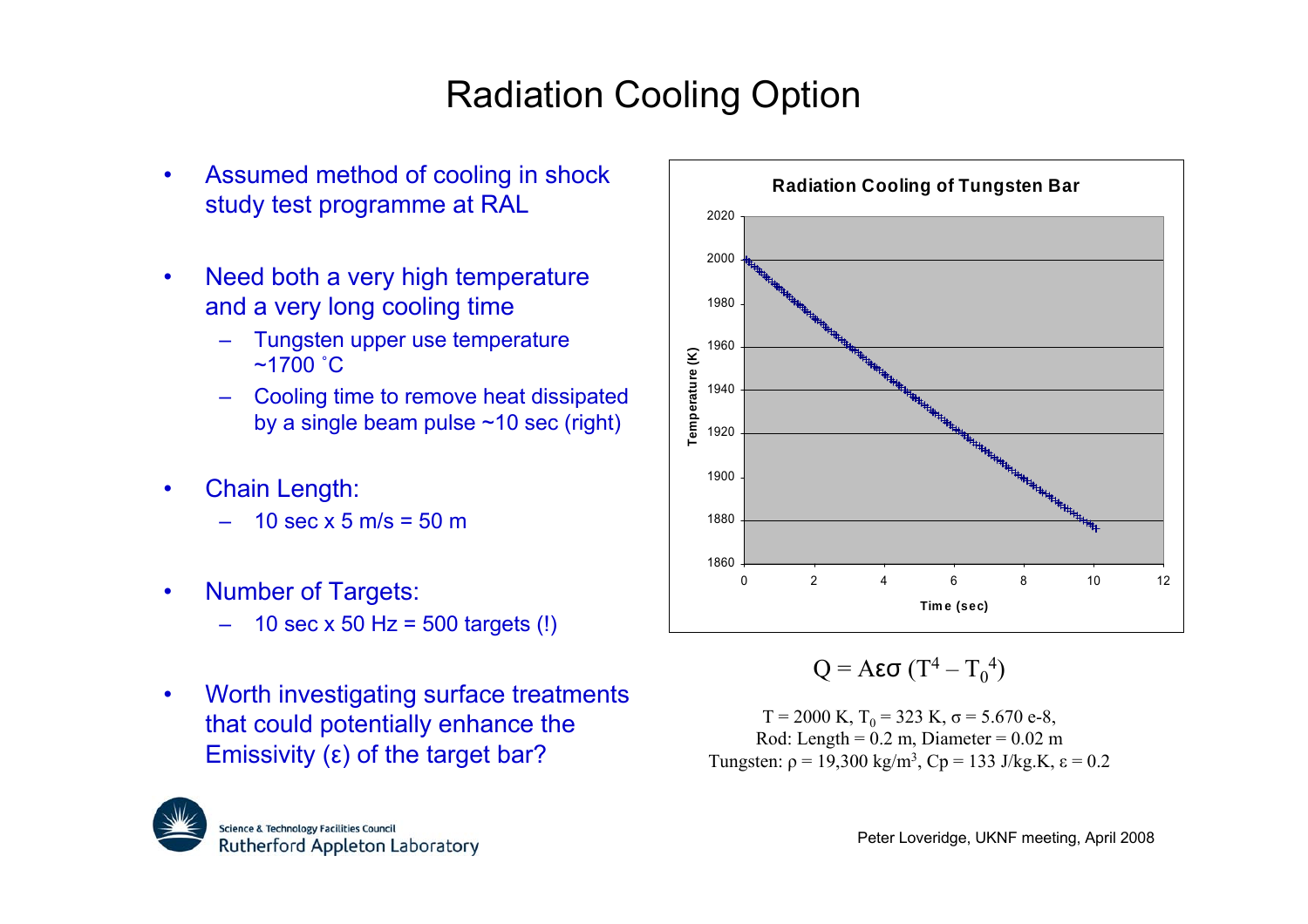## Forced Convection Water Cooling Option

- • Could we achieve higher cooling rates at a lower operating temperature using direct water cooling?
	- Initial calculations assuming a continuous cross-flow of water look promising (right)
- • Could we achieve a similar rate of heat transfer using water-spr ay cooling?
	- –Used in magnetic horns...
	- –Used in steel industry...
	- Further research required
- • Need to avoid boiling the cooling water
	- –A critical heat transfer rate exists, (~1 MW/m2), at which surface boiling occurs
	- –Even below this limit there is enough cooling power to remove heat dissipated by a single beam pulse in ~2 seconds



Heat transfer coefficient ~6000 W/m<sup>2</sup>.K

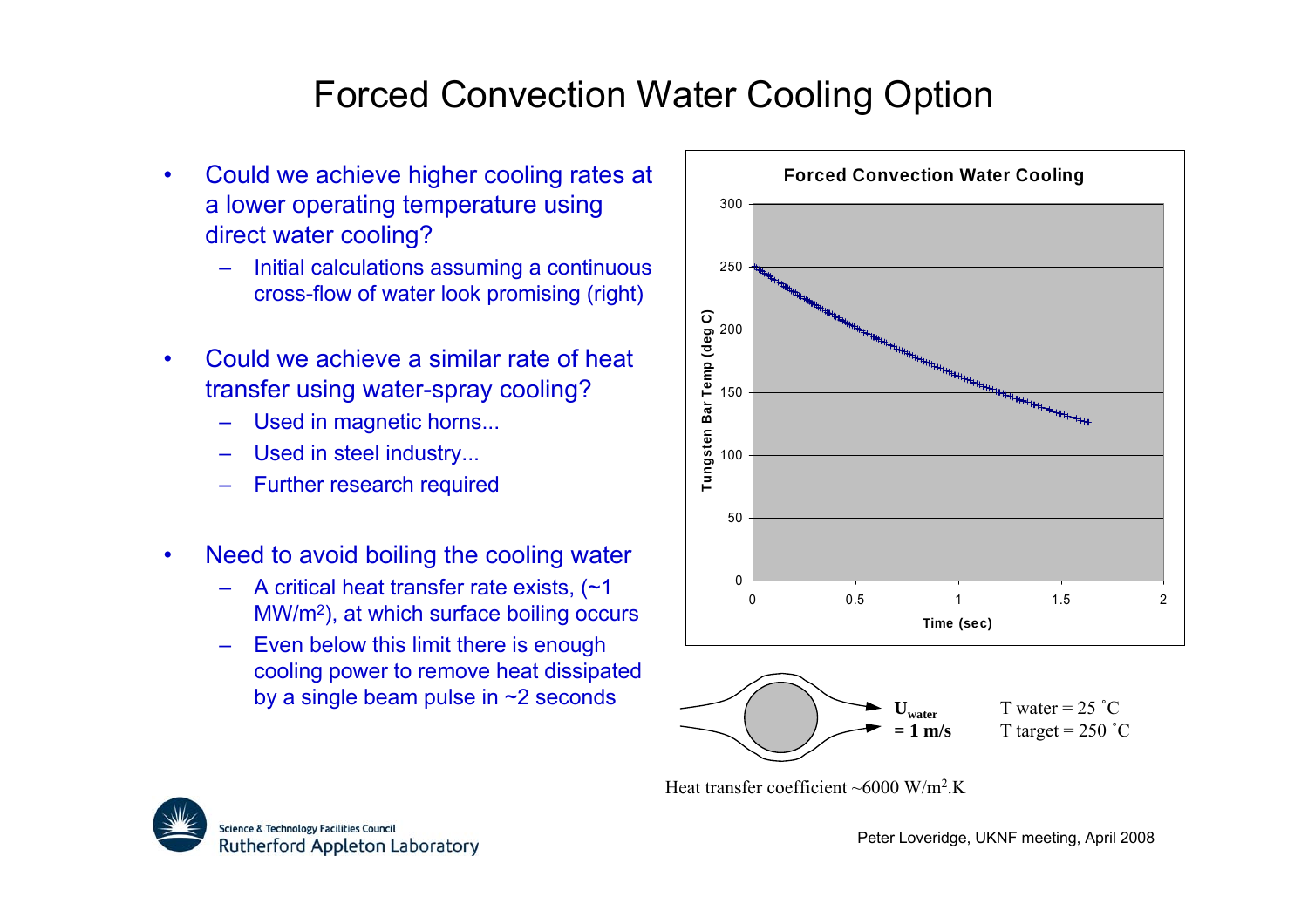### Lubrication / Wear

- • Normal design rules dictate lubrication regime based on chain speed and power requirements
	- Neutrino factory constraints:
		- •High radiation environment
		- •High operating temperature
		- •Cannot use mineral oils!
- • Alternative lubricants?
	- – No commercially available lubricant rated for the required radiation levels, or at high enough temperatures for radiation cooling
	- –Research on powder lubricants required. Talc? Graphite?
- • Chain wear
	- Wear occurs at the pin/bush bearing surfaces
	- –Bearing pressure is proportional to the tensile force carried by the chain
	- –Chain wear realised as a pitch elongation
	- –Limits for precision running  $~1$  % elongation
		- Chain/sprocket compatibility issue
	- Wear rates for unlubricated (degreased) chains not quoted!





*Roller Chain Construction*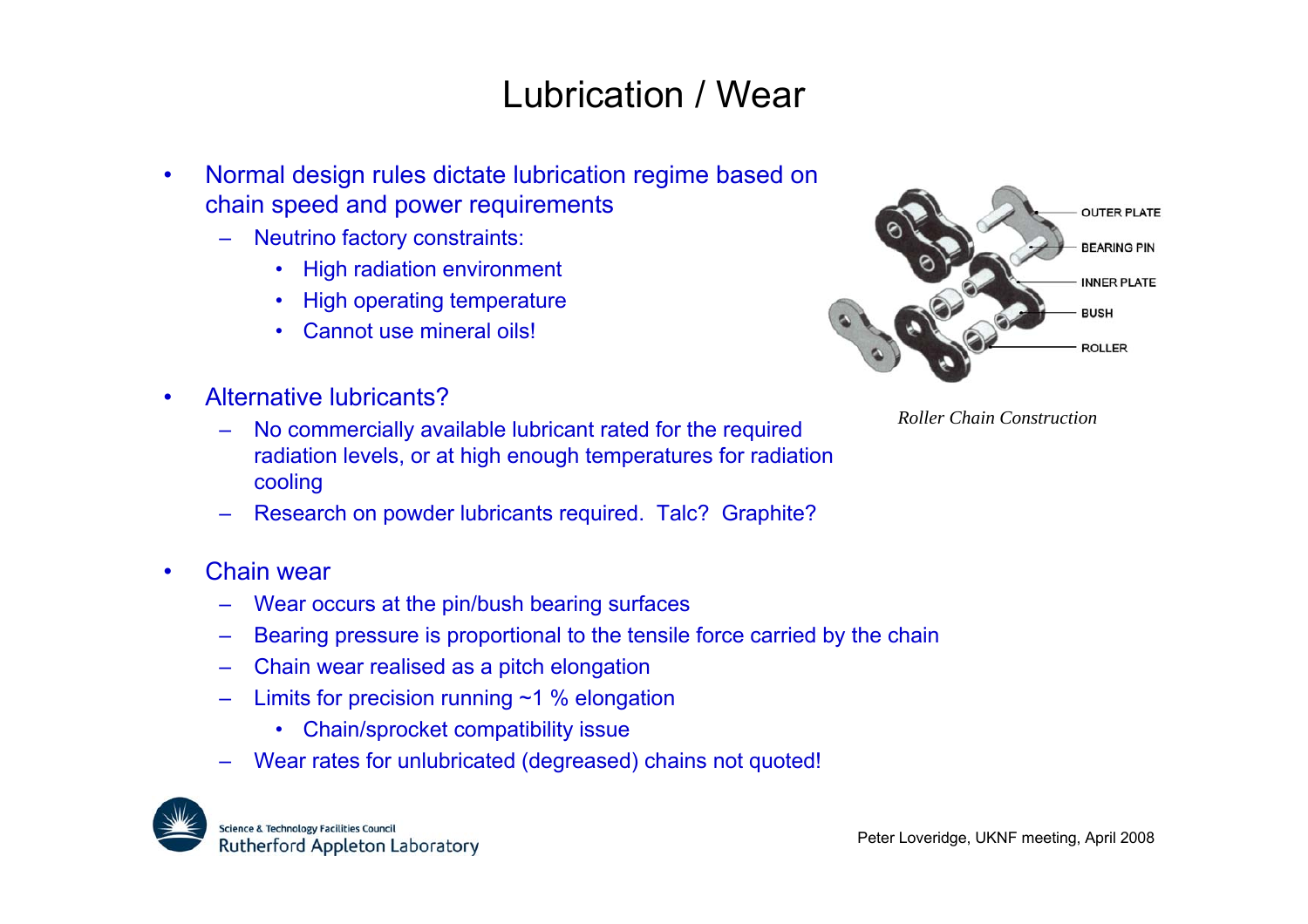### Target System Loads

- • Tensile chain for ces arise from a number of sources:
	- –Power transmission
		- Under steady state operation the chain needs only to transmit enough power to overcome frictional losses. Tensile forces are low.
	- – Inertial load at start-up
		- From f = m.a
		- • Can reduce the start-up acceleration to a level where it does not dominate the chain loads. Allow a few seconds to reach operating speed (5 m/s)
	- –Centripetal loads
		- The main reason for speed limitations in chain drives
		- •The limiting factor in this design
		- •Centripetal load acting on a target engaged on a sprocket is proportional to 1/R
		- $\bullet$ Select large sprocket sizes?
	- – Sag
		- Allowance needs to be made for the small difference in position of the chain between zero and maximum load
		- •Tensile forces low, and balanced within the chain

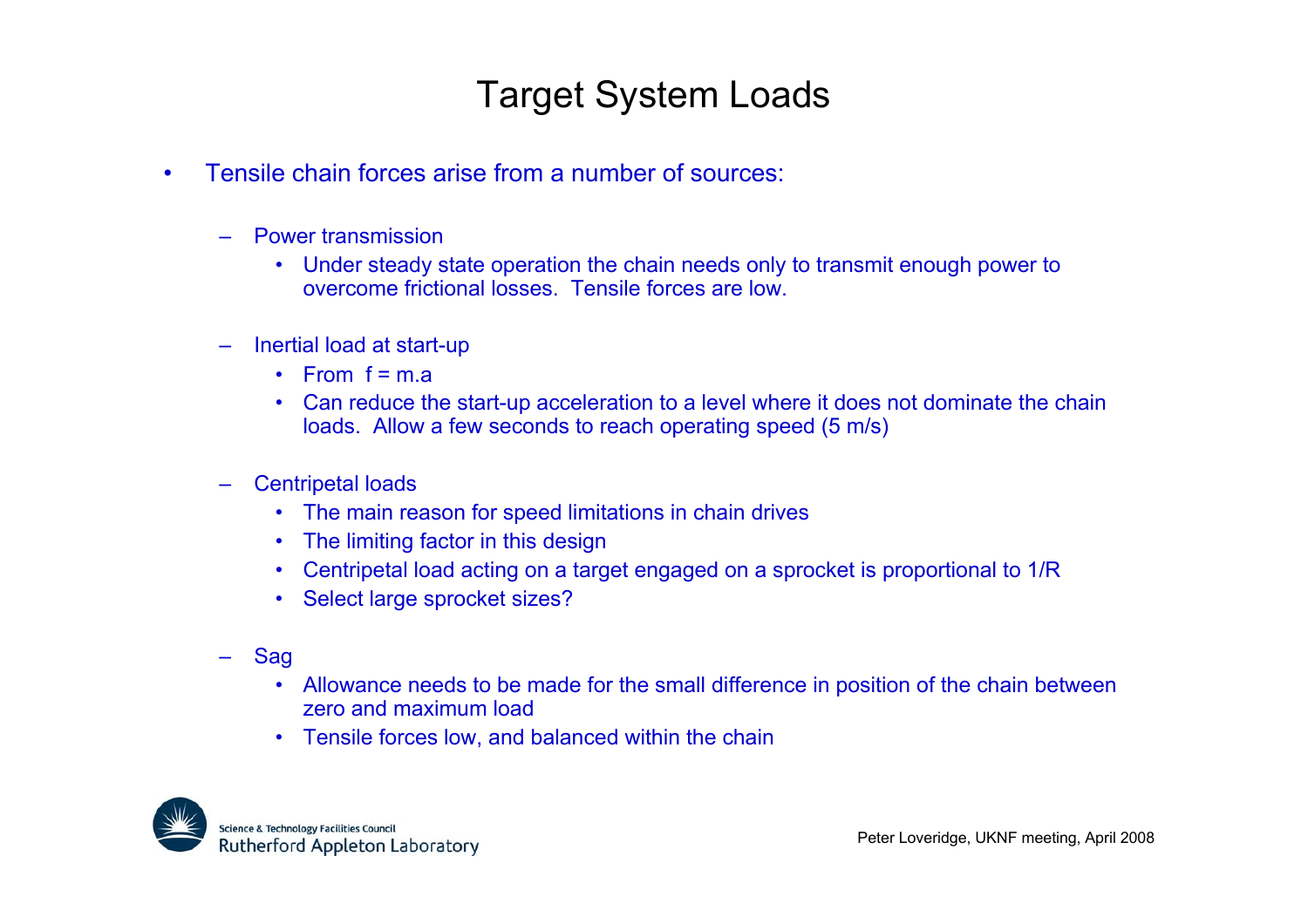## Design Philosophy

- • Since proper lubrication seems impossible we must take other steps to control chain wear rates
- • Propose to reduce pin/bush bearing pressure by "over-specifying" the chain
- • Manufacturer suggestions:
	- –20 MPa "low" bearing pressure
	- 8 MPa "very low" bearing pressure
- • Preliminary calculations indicate that it should be possible to operate in the "very low" bearing pressure regime
- • Other implications:
	- –Stress in chain links will be well below endurance limit
	- –Fatigue failure can be discounted





*Typical Steel Chain S-N Curve*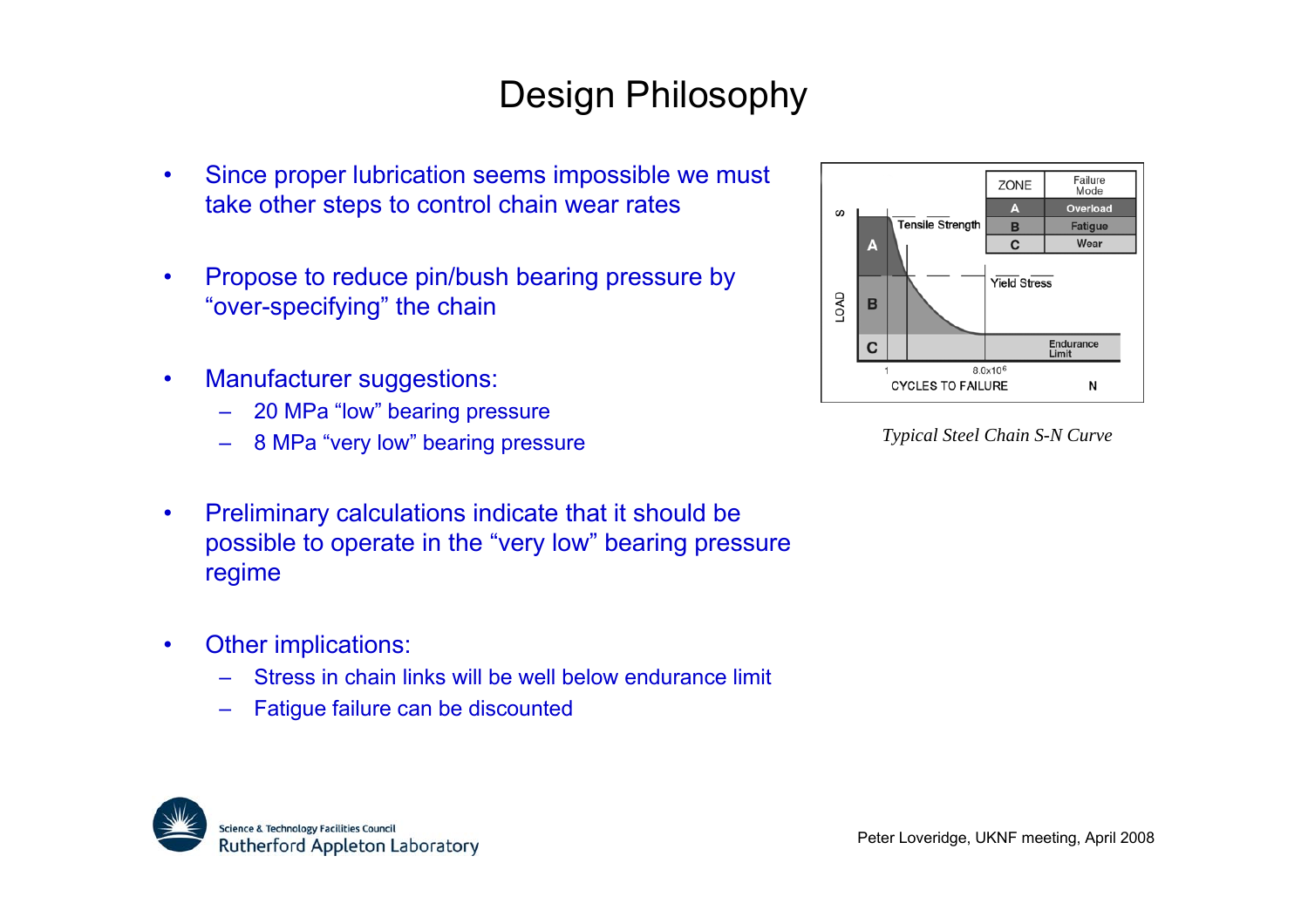### Summary: Radiation Cooled Scheme

- •• System Characteristics:
	- –Maximum possible steady-state target temperature, ~1700 °C for tungsten
	- –~500 targets, 50 m long chain, 10 seconds cooling time

| <b>Advantages</b>                                                                                                                  | <b>Problems</b>                                                                                                           |
|------------------------------------------------------------------------------------------------------------------------------------|---------------------------------------------------------------------------------------------------------------------------|
| Remote cooling. No corrosion / erosion effects.                                                                                    | Need both a very high temperature and a very long<br>cooling time.                                                        |
| Possibility to have target station in a vacuum. This<br>would remove need for beam windows at entry and exit<br>of target station. | Leads to a requirement for very long target chain, many<br>100's of separate targets, and large target station<br>volume. |
|                                                                                                                                    | Large target station volume leads to high shielding<br>costs.                                                             |
|                                                                                                                                    | Cannot use commercially available chain, -research<br>required.                                                           |
|                                                                                                                                    | Thermal expansion chain/sprocket compatibility issues.                                                                    |
|                                                                                                                                    | Need to design for moving parts to run at high<br>temperature.                                                            |
|                                                                                                                                    | Loss of mechanical properties at high temperature.                                                                        |

#### •R&D Needed:

- –A significant research programme is needed to develop a "very high temperature" chain
- –Candidate materials include tungsten, ceramics, carbon-carbon composite